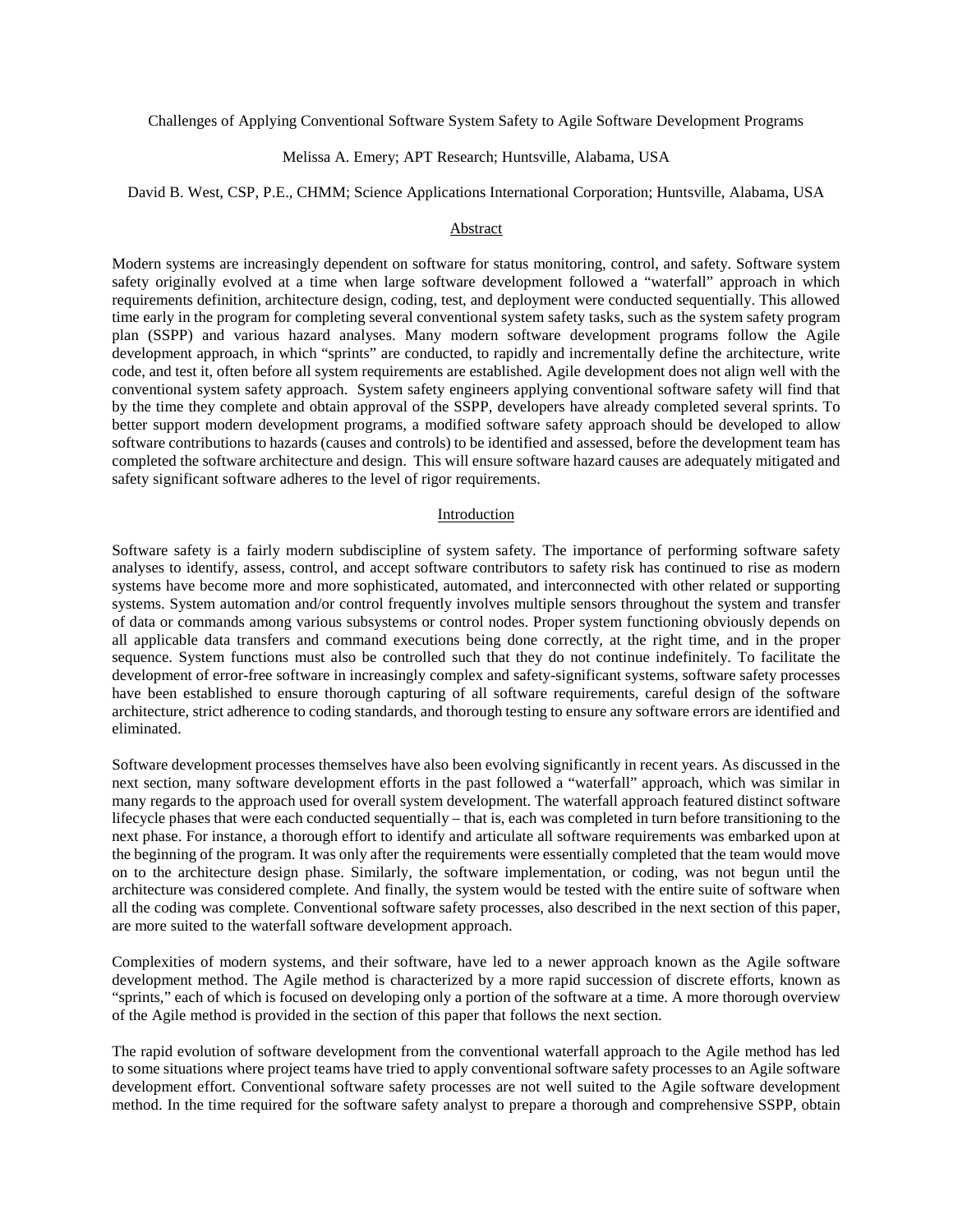customer review comments, incorporate comments, and route a final SSPP for approval signatures, the development team will likely have completed multiple sprints. These and other challenges are described in more detail in the section below, titled "Issues with System/Software Safety Processes and Agile SW Development."

Recommendations for improved software safety processes, to make them better align with the Agile software development method, are provided in the section below titled "Suggested Changes to System/Software Safety Process for Agile Development."

# Typical Software Development and Software Safety Process

In recent years, the Safety community made a shift from conventional system safety processes to a methodology that includes software safety. This is a result of systems relying more on software and less on physical robustness. Gone are the days of triple redundant computer systems with independent hardware/software backups. Today's space vehicles and soldier-toting battlefield technology does not allow for that degree of physical redundancy. Even though software has become extremely complex in its use, isolation by redundant or independent computing systems cannot always be guaranteed. Although software has always been part of the system in System Safety, due to its complexity it has been shown to require additional attention. The need for extra focus on software contributions and mitigation to system hazards sparked the need for the DoD Joint Software System Safety Engineering Handbook (JSSSEH) and commercial documents like DO 178C (Software Considerations for Airborne Systems and Equipment Certification). The conventional system/software safety process falls in line with earlier methods of software development. The waterfall approach, for example, allows for the safety process to start and end in parallel with the system process. See Figure 1. The Agile process however, does not coincide with the system/software safety process at all. The specific issues are discussed following a brief overview of the Agile software development process.



Figure 1 — Waterfall and Safety Processes

### Overview of Agile Software Development Process

The Agile Development methodology is rooted in various movements that sought to reduce waste in manufacturing and production. The Toyota Production System, developed between 1948 and 1975, was a precursor to what has become known as "lean manufacturing" (ref. 1). Lean manufacturing, in turn, emphasizes many aspects of efficient and effective production that have been incorporated in Agile Development. In February 2001, a concerned group that called themselves the Agile Alliance met at Snowbird, Utah and authored the *Manifesto for Agile Software Development*, in response to the need they perceived for "an alternative to documentation driven, heavyweight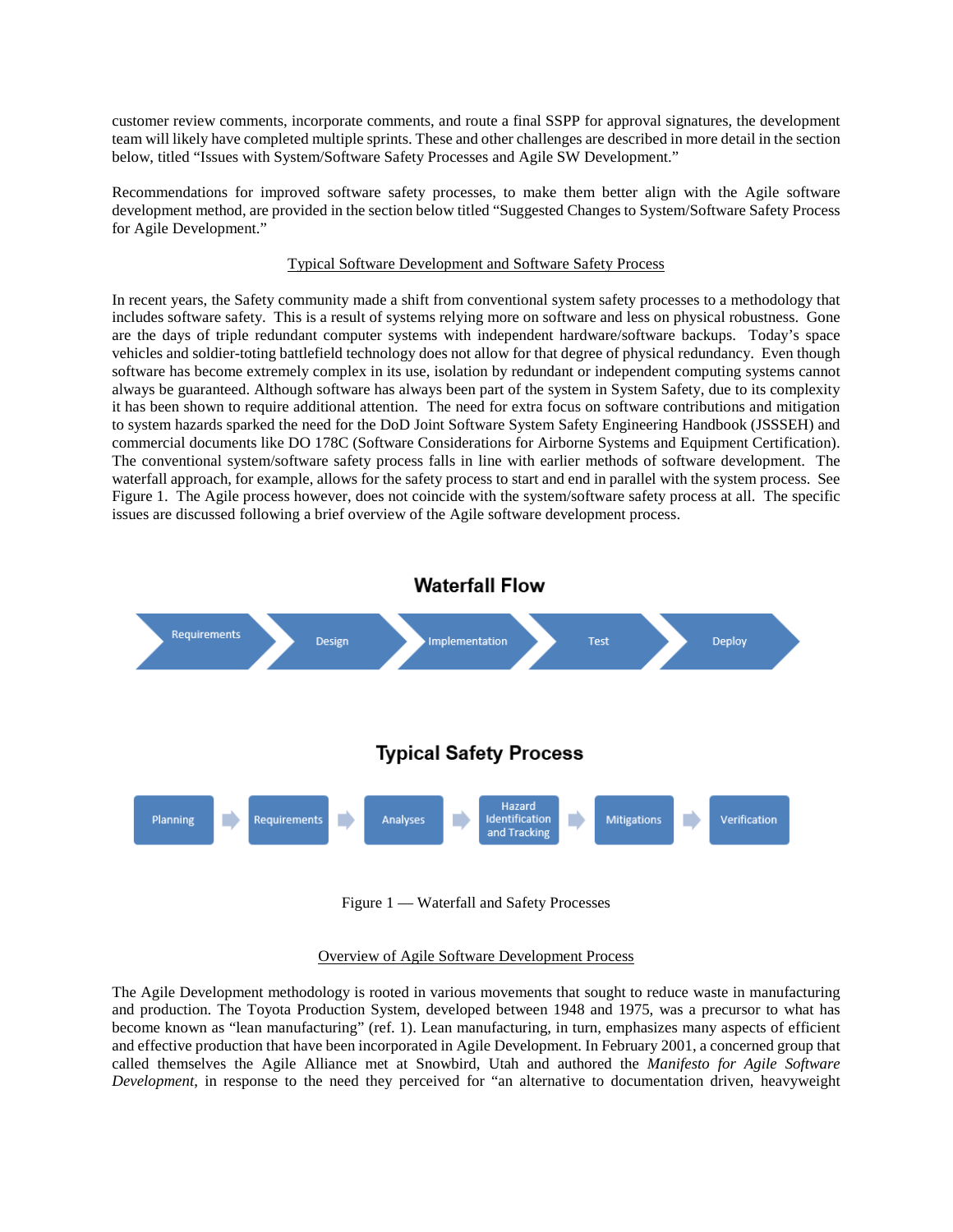software development processes" (ref. 2). The Agile Manifesto articulated four key values that were expressed as preferences for certain aspects of software development over others (ref. 3):

- 1. Individuals and interactions over process and tools.
- 2. Working software over comprehensive documentation.
- 3. Customer collaboration over contract negotiation.
- 4. Responding to change over following a plan.

Beyond this statement of key values, the Agile Manifesto listed the guiding principles shown in Table 1 below (ref. 4).

### Table 1 — Guiding Principles of Agile Development

| No. | Principle                                                                                                    |
|-----|--------------------------------------------------------------------------------------------------------------|
| 1   | Our highest priority is to satisfy the customer through early and continuous delivery of valuable software.  |
| 2   | Welcome changing requirements, even late in development. Agile processes harness change for the              |
|     | customer's competitive advantage.                                                                            |
| 3   | Deliver working software frequently, from a couple of weeks to a couple of months, with a preference to      |
|     | the shorter timescale.                                                                                       |
| 4   | Business people and developers must work together daily throughout the project.                              |
| 5   | Build projects around motivated individuals. Give them the environment and support they need, and trust      |
|     | them to get the job done.                                                                                    |
| 6   | The most efficient and effective method of conveying information to and within a development team is         |
|     | face-to-face conversation.                                                                                   |
| 7   | Working software is the primary measure of progress.                                                         |
| 8   | Agile processes promote sustainable development. The sponsors, developers, and users should be able to       |
|     | maintain a constant pace indefinitely.                                                                       |
| 9   | Continuous attention to technical excellence and good design enhances agility.                               |
| 10  | Simplicity--the art of maximizing the amount of work not done--is essential.                                 |
| 11  | The best architectures, requirements, and designs emerge from self-organizing teams.                         |
| 12  | At regular intervals, the team reflects on how to become more effective, then tunes and adjusts its behavior |
|     | accordingly.                                                                                                 |

In Agile Development, the software architecture is initially designed with only enough detail to allow the development team to begin their work; it is subsequently refined during the development process. This reflects an understanding that the requirements can evolve as the program matures, and the architecture must be allowed some flexibility for adjustment as the requirements change. Stated another way, since the main gauge of progress in Agile development is a working system (Principle #7 above) and the development of functionality is done incrementally, architecture is done incrementally to support the development. With this flexibility of the architecture comes the need for interfaces between system components to be loosely-coupled, so that the interfaces can be adjusted as necessary, if and when the architecture is modified during development.

Another important aspect of Agile Development is that since the architecture is incrementally designed, documentation should also be written incrementally. Documentation of the architecture in Agile Development is viewed not so much as a measure of project completeness, but rather as a means to facilitate communication between the customer and development team.

In Agile Development, individual requirements are expressed as a series of "user stories." These user stories are used both in planning the development work to be done, and as a gauge of how much of the work has been accomplished. Development work is done in a succession of discrete work efforts of constant length, referred to as "sprints." The duration of sprints is typically set at somewhere from 1-4 weeks. As outlined in reference 5, the process for planning and conducting each sprint includes:

- Selection of the customer's highest priority user stories
- Estimation of user story points for selected user stories
- Identification of tasks for each user story, and estimation of effort by developers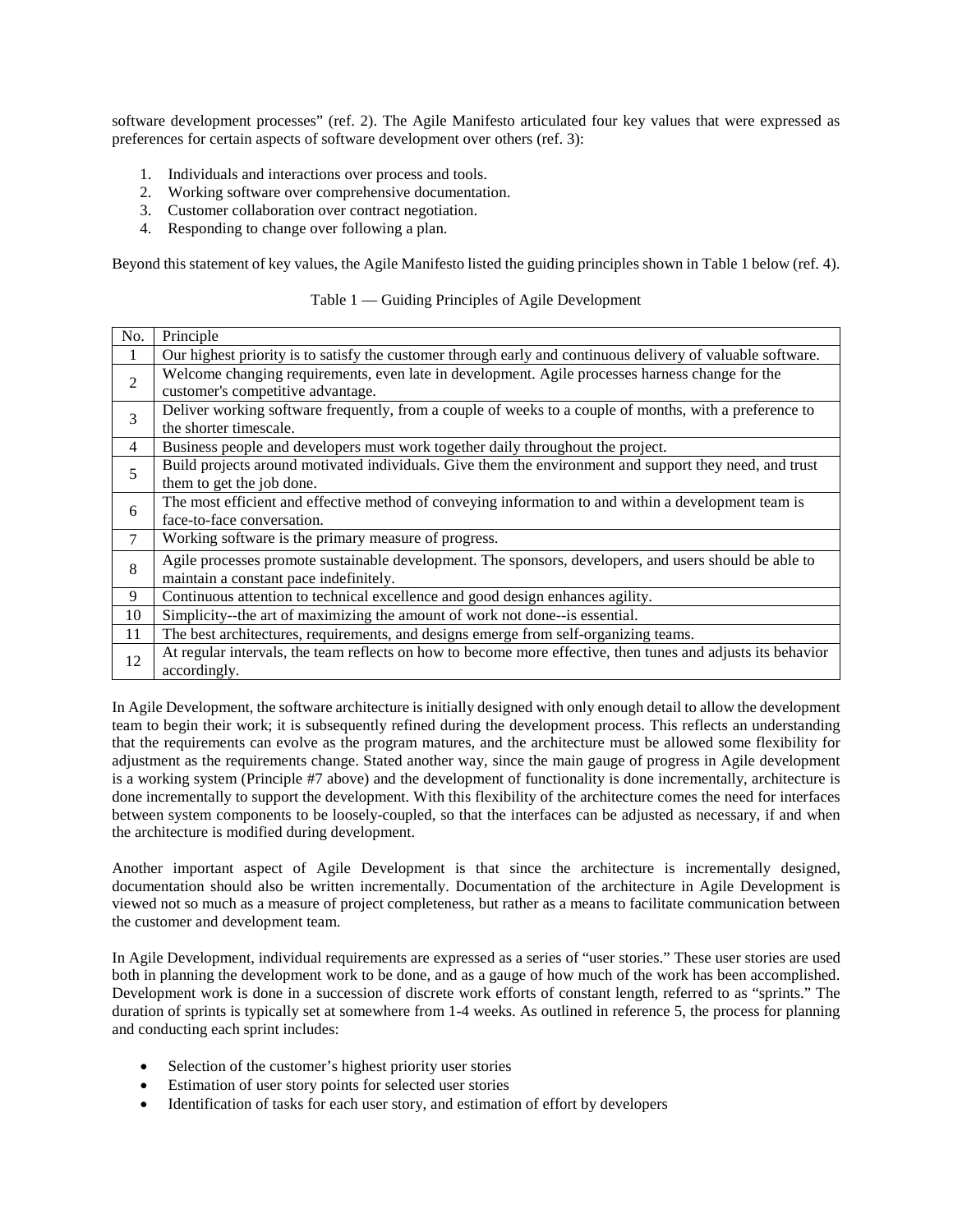- Elaboration of user stories, design, code, and test
- Demonstration of a working system
- A retrospective and improvement of the process

In each sprint, the customer reviews the system and can redirect the priorities for the next sprint. Progress is tracked by noting the total number of user stories completed. The development team adheres to a discipline of never slipping a release date, but instead, slipping one or more user stories, if necessary.

## Issues with System/Software Safety Processes and Agile SW Development

Agile Development is a marked departure from the waterfall process described earlier. In the waterfall, or Software Development Life Cycle (SDLC) process, it would not be uncommon for the developers to meet with the customer and spend a matter of months in a painstaking, back-and-forth exchange to reach agreement on a comprehensive set of requirements, thoroughly documented, before development work is begun. The pace and work sequence of this approach was well suited to the conventional system safety effort in which a major emphasis was on sequential completion of safety documents in a certain order.

The primary issue, or "disconnect," between conventional system/software safety processes and the Agile Development method is the difference in mindset between, on one hand, the Agile method that acknowledges the need for flexibility and the likelihood of course corrections along the way, and, on the other hand, the conventional system/software safety approach that generally expects a single effort to draft, get comments on, and finalize a given safety document, and when that document is complete, moving on to the next (with the same mindset).

As noted in Figure 1 above, when conventional system safety methods were followed, planning and requirements definition were completed first, before proceeding with analyses, hazard identification, and hazard tracking. System safety planning and requirements definition are accomplished through publishing of the System Safety Program Plan (SSPP). Much as the waterfall software development methodology placed emphasis on a protracted effort to fully develop and document the software requirements before beginning work on development of the code, conventional system safety would typically devote all its resources at the beginning of the project to preparing the SSPP, subjecting it to a thorough review and comment period by the customer, incorporating customer comments, and finally routing it for signatures by multiple parties. This process could easily take more than a month.

After completion and approval of the SSPP in a conventional system safety program, the first of the hazard analyses – often a functional hazard analysis (FHA) – is begun. Not only can this analysis and capturing of its results in a formal deliverable document take even longer than preparation and approval of the SSPP, it has the added burden or complication of requiring participation by potentially multiple members of the development team – most or all of whom it will be difficult, if not impossible, for the team to make available to support the system safety effort, because they are fully committed to the development effort.

By the time the system safety analysts are done preparing and obtaining approval on the SSPP, as well as completing what might be only the first of several analyses to identify and assess hazards, the development team will probably have planned and completed multiple sprint cycles, likely without the benefit of System Safety's participation or input. System safety analysts are often left with a feeling of being well behind on the project before they get started. See Figure 2 below.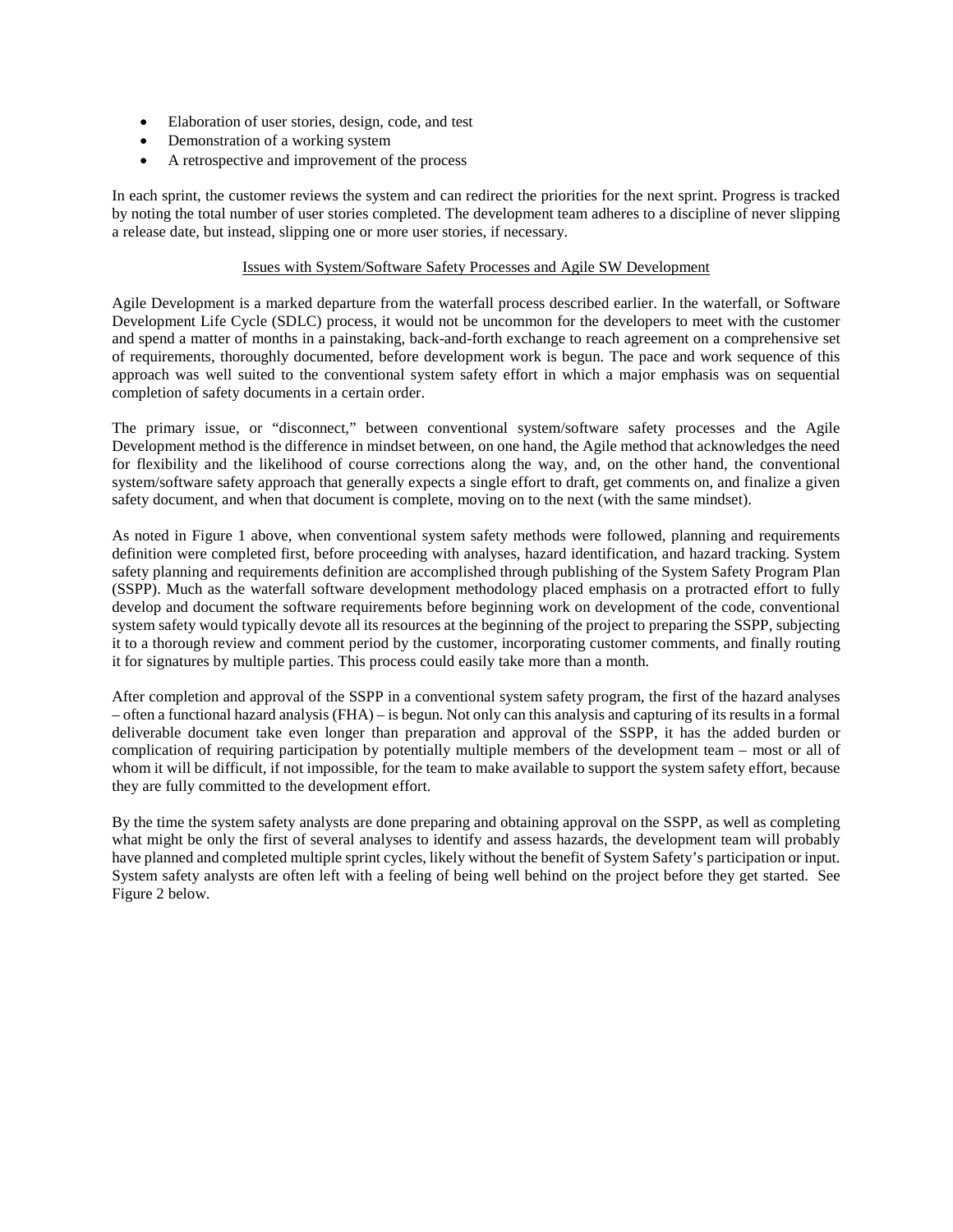

Figure 2 — Relative Time-Phasing of Agile Development Sprint Cycles with Conventional System/Software Safety

# Suggested Changes to System/Software Safety Process for Agile Development

As more software development programs shift in the Agile development process direction, it is time for system/software safety to also make a shift. For Agile development programs, it seems necessary to tailor the safety process. It is recommended to start with generic safety processes and let them grow and expand with the Agile processes. This is illustrated in Figure 3 below.



Figure 3 — Tailored System/Software Safety Process for Agile Development

The conventional system safety process should be tailored to fit the progress of Agile methods. Recommendations include the exclusion of some safety analyses (i.e., Preliminary Hazard Analysis (PHA), Fault Tree Analysis (FTA)) and focusing on expanding generic analyses and processes to encompass the progression of the system. Specifically, the following suggestions are put forth for Agile software development projects:

- **1. Use a Standard System Safety Program Plan (or none—just refer to MIL-STD-882).** Don't spend unnecessary time creating this document. Review MIL-STD-882E and add any additional specifications or regulations to the Statement of Work (SOW).
- **2. Impose Generic Safety Requirements at the Onset.** This sets the tone for safety's involvement. It helps developers keep safety in the decision process. Allocate generic safety requirements for Design, Code, and Test activities (see JSSSEH for suggestions). For example, for Design, impose safe state, memory, integrity, and fault detection type requirements. For Code activities requirements about dead/unused code, storage, and other coding standards should be imposed. For Test activities, document the safety testing and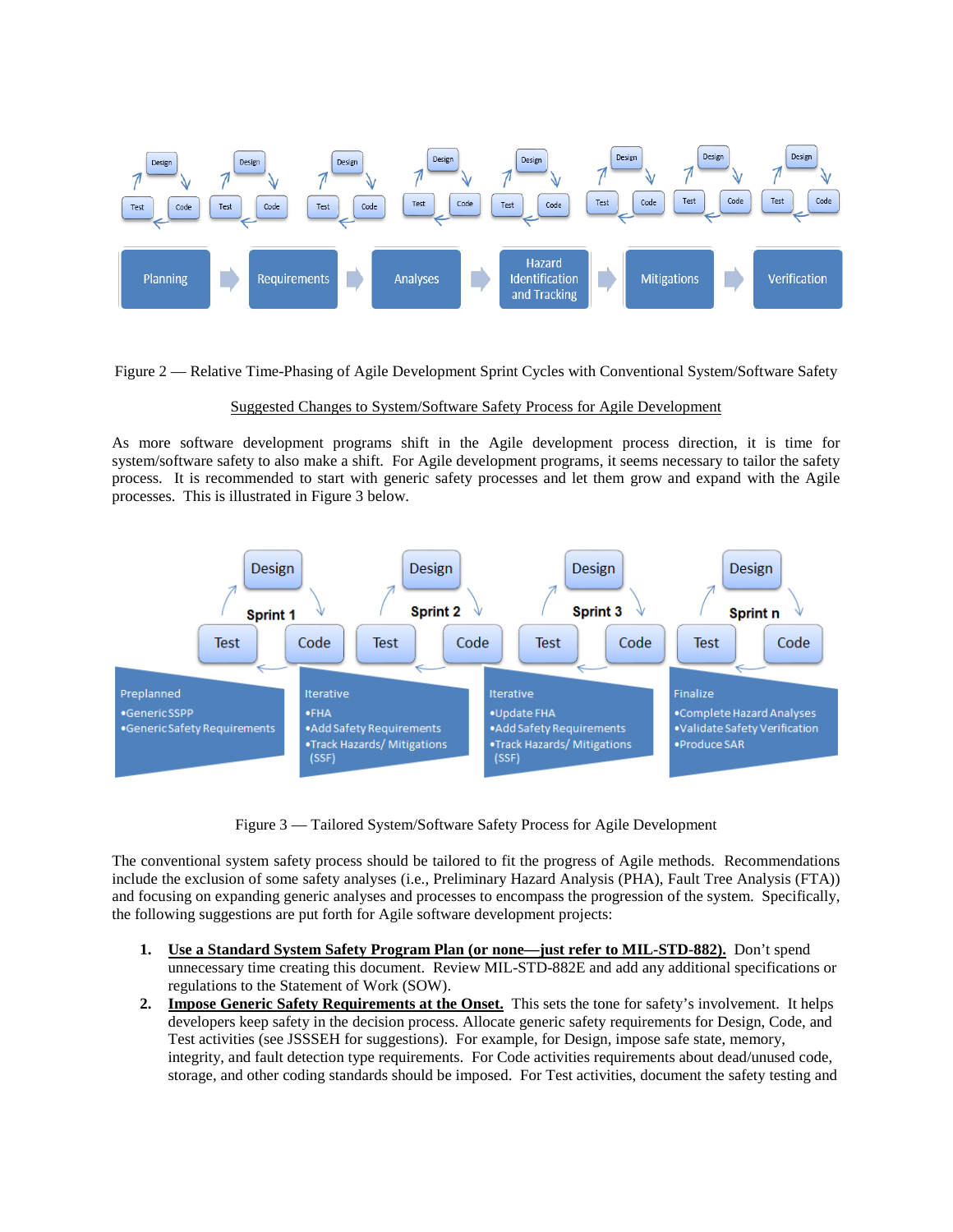level of rigor (LOR) testing required so these can be accomplished in the unit level testing and planned for in the system testing.

- **3. Initiate a Functional Hazard Analysis (FHA) at the Onset.** This provides management and guidance of safety questions with respect to degraded operation, loss of operation, etc. This allows the analysis to grow with the project instead of waiting for other typical analyses (e.g. PHA) and system documentation to be available. If time permits, conduct a PHA later in the cycle. The FHA will aid in generation of safety significant functions and requirements which should be modified, if required, throughout the process.
- **4. Conduct Several Requirements Analyses.** For Agile Development, it is more productive to perform several requirements analyses in contrast to using the final program documentation. Augmenting with change impact analysis ensures the requirements are constantly evaluated and documented in the program and safety artifacts.
- **5. Attend Sprint Meetings to Understand Content, Changes, Future Expectations, etc.** After each Sprint meeting, reevaluate the FHA and generic safety requirements. Implement the necessary changes and review with System Safety Working Group (SSWG) members on a regular basis.

It would be necessary to evaluate and expand the safety requirements throughout the sprint cycles. Specific project/program safety requirements should be added to the generic requirements, as required, and to the program documentation (i.e., system specification). The FHA should evolve into a system hazard analysis. The hazards should be identified and tracked as required by MIL-STD-882E. The safety engineering support to an Agile Development system should still be guided by the conventional foundation; however, it is best supported by a change in the sequence of events and the types of safety analyses conducted.

# Summary

Experiencing firsthand Agile development systems has led the authors to determine that a modified safety process is needed for software following this type of development. If certain safety products are pre-set at the beginning of the Agile process, and modified later if required, software safety can be proactive rather than in a constant reactive state. Generic safety requirements and program planning is the key to allowing an Agile and effective safety process. In addition to preplanned requirements and analysis, modification and sequence of safety events/analysis is recommended to ensure software safety provides the analyses and assessments necessary to identify the safetysignificant software in terms of hazard causes and hazard mitigations. These suggested modifications to the system safety process should be implemented whenever Agile software development is expected.

### References

1. Toyota Production System (TPS) & Lean: A Brief Overview. Accessed June 20, 2016. http://www.strategosinc.com/toyota\_production.htm.

2. History: The Agile Manifesto. Accessed June 20, 2016. http://www.agilemanifesto.org/history.html.

3. Agile Software Development: A Tour of its Origins and Authors. Accessed June 20, 2016. http://www.ibm.com/developerworks/rational/library/mar07/pollice/

4. Principles Behind the Agile Manifesto. Accessed June 20, 2016. http://agilemanifesto.org/principles.html.

5. Moon, Roger. "Enabling Agility in SED's Systems Engineering Process with Agile Development" (briefing charts used for presentation during quarterly review to U.S. Army/AMRDEC/Software Engineering Directorate). October 9, 2012.

6. U.S. Department of Defense. MIL-STD-882, Revision E. "Standard Practice for System Safety." May 11, 2012.

7. U.S. Department of Defense, Joint Software Systems Safety Engineering Workgroup. "Joint Software System Safety Engineering Handbook (JSSSEH)." August 27, 2010.